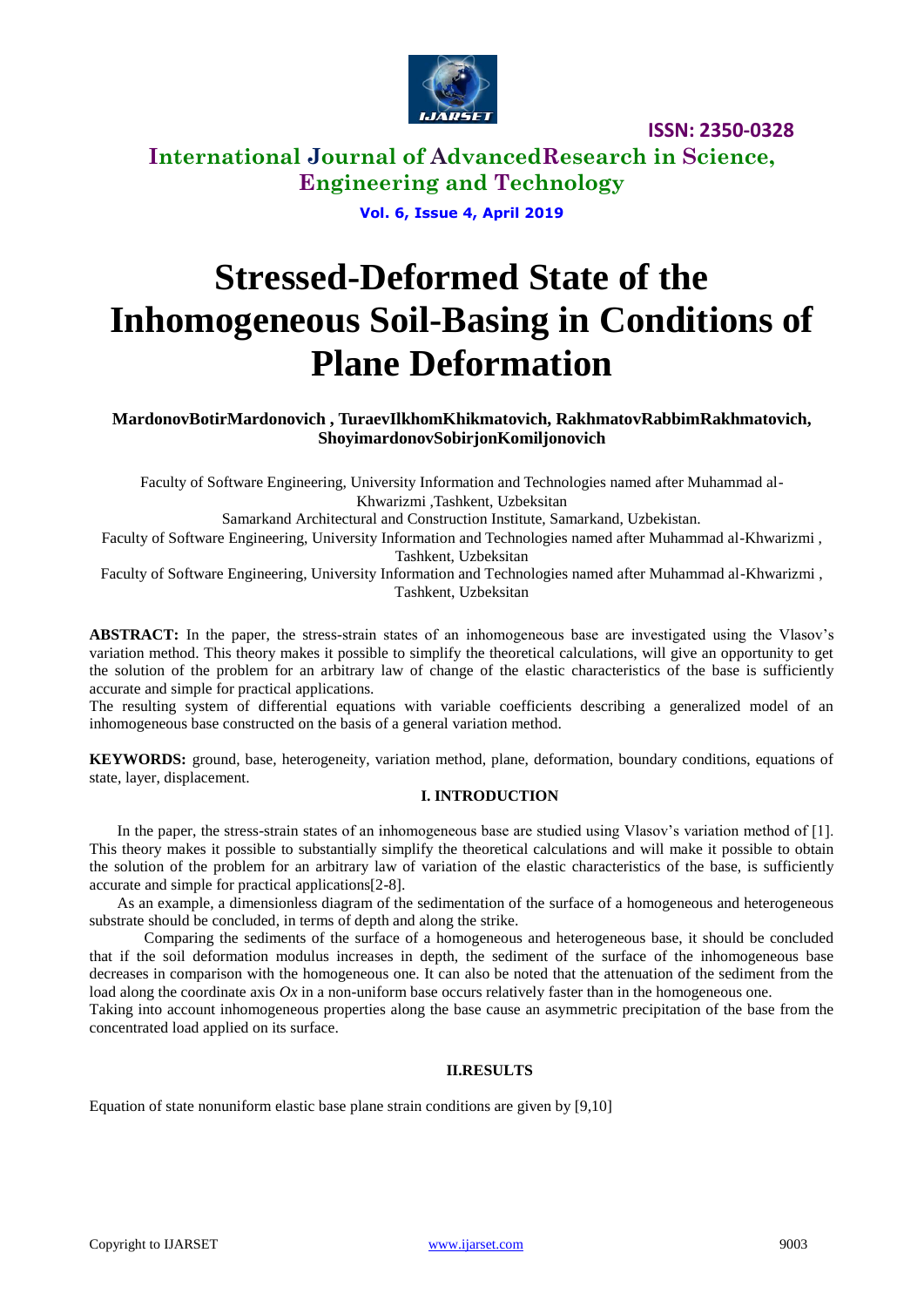

# **International Journal of AdvancedResearch in Science, Engineering and Technology**

## **Vol. 6, Issue 4, April 2019**

$$
\sigma_x = \frac{E(x, y)}{1 - v^2(y, x)} \left[ \frac{\partial u}{\partial x} + v(x, y) \frac{\partial v}{\partial y} \right],
$$
  
\n
$$
\sigma_y = \frac{E(x, y)}{1 - v^2(y, x)} \left[ \frac{\partial v}{\partial y} + v(x, y) \frac{\partial u}{\partial x} \right],
$$
  
\n
$$
\tau_{xy} = \tau_{yx} = \frac{E(x, y)}{2[1 - v(x, y)]} \left[ \frac{\partial u}{\partial y} + \frac{\partial v}{\partial x} \right]
$$
  
\n
$$
E(x, y) = \frac{E_{2p}(x, y)}{E(x, y)} \left[ \frac{E(x, y)}{\partial y} + \frac{\partial v}{\partial y} \right]
$$
 (2)

$$
E(x, y) = \frac{E_{zp}(x, y)}{1 - v_{zp}^2(x, y)}, \quad E_{zp}(x, y) > 0
$$
\n(2)

$$
v(x, y) = \frac{v_{zp}(x, y)}{1 - v_{zp}(x, y)}, \quad 0 < v_{zp}(x, y) \le \frac{1}{2}
$$
 (3)

where  $E_{2p}(x, y)$  and  $v_{2p}(x, y)$ are deformation and Poisson's ratio of an elastic non-homogeneous base.

We assume that the base under consideration is a compressible layer of thickness *H* located on an infinitely rigid massif and operating under conditions of plane deformation (Fig. 1, b). Forming the expressions for the work of all external and internal forces of the strip of width  $dx = 1$  and the height H extracted from this base layer, on the possible for it $m + n$  displacements, we obtain:

$$
\int \frac{\partial \sigma_x}{\partial x} \varphi_j dF - \int \tau_{x,y} \varphi_j^I dF + \int P(x,y) \varphi_j dy = 0
$$
\n
$$
(j = 1,2,...,m)
$$
\n
$$
\int \frac{\partial \tau_{x,y}}{\partial x} \psi_h dF - \int \sigma_y \psi_h^I dF + \int q(x,y) \psi_h dy = 0
$$
\n
$$
(h = 1,2,...,n)
$$
\n(4)

Unknown displacement of a point  $M(x, y)$  of the base represented by the following finite expansions:

$$
u(x, y) = \sum_{i=1}^{m} U_i(x)\varphi_i(y)
$$
  $(i = 1, 2, ..., m)$   

$$
v(x, y) = \sum_{k=1}^{n} V_k(x)\varphi_k(y)
$$
  $(k = 1, 2, ..., n)$  (5)

Here  $U_i(x)$  and  $V_k(x)$  are unknown generalized displacements;  $\varphi_i(y)$ ;  $\psi_k(y)$  are unknown dimensionless functions characterizing the transverse distribution of the base displacement [2].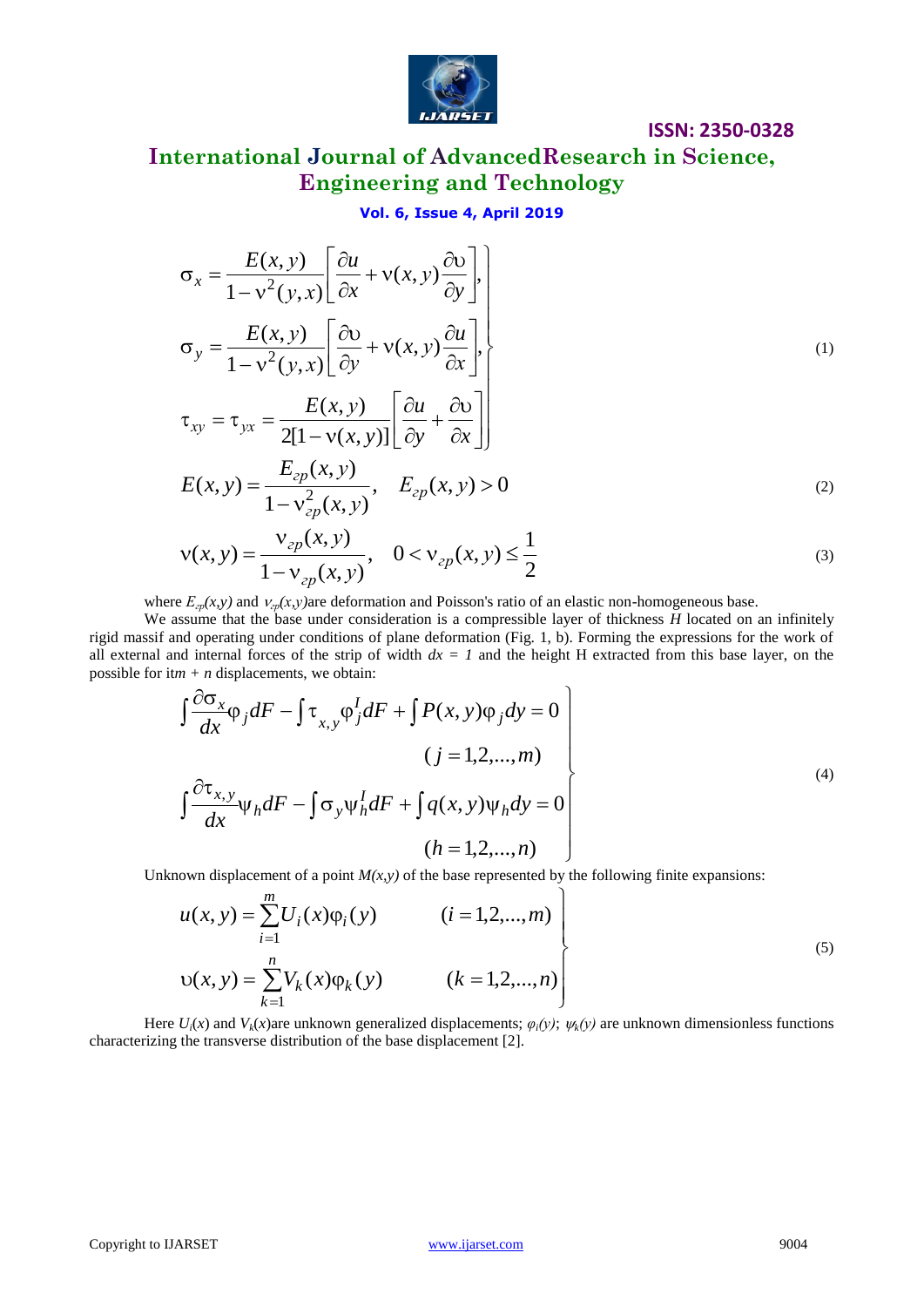

# **International Journal of AdvancedResearch in Science, Engineering and Technology**

**Vol. 6, Issue 4, April 2019**





**Figure 1 Compressible layer of an inhomogeneous substrate.**

Using equations of state (1) and expansions (5), relations (4) can be written in the form  $(m + n)$  of a differential equation with variable coefficients with respect to the unknown functions  $U_i(x)$  and  $V_k(x)$ . Compressible layer of an inhomogeneous substrate.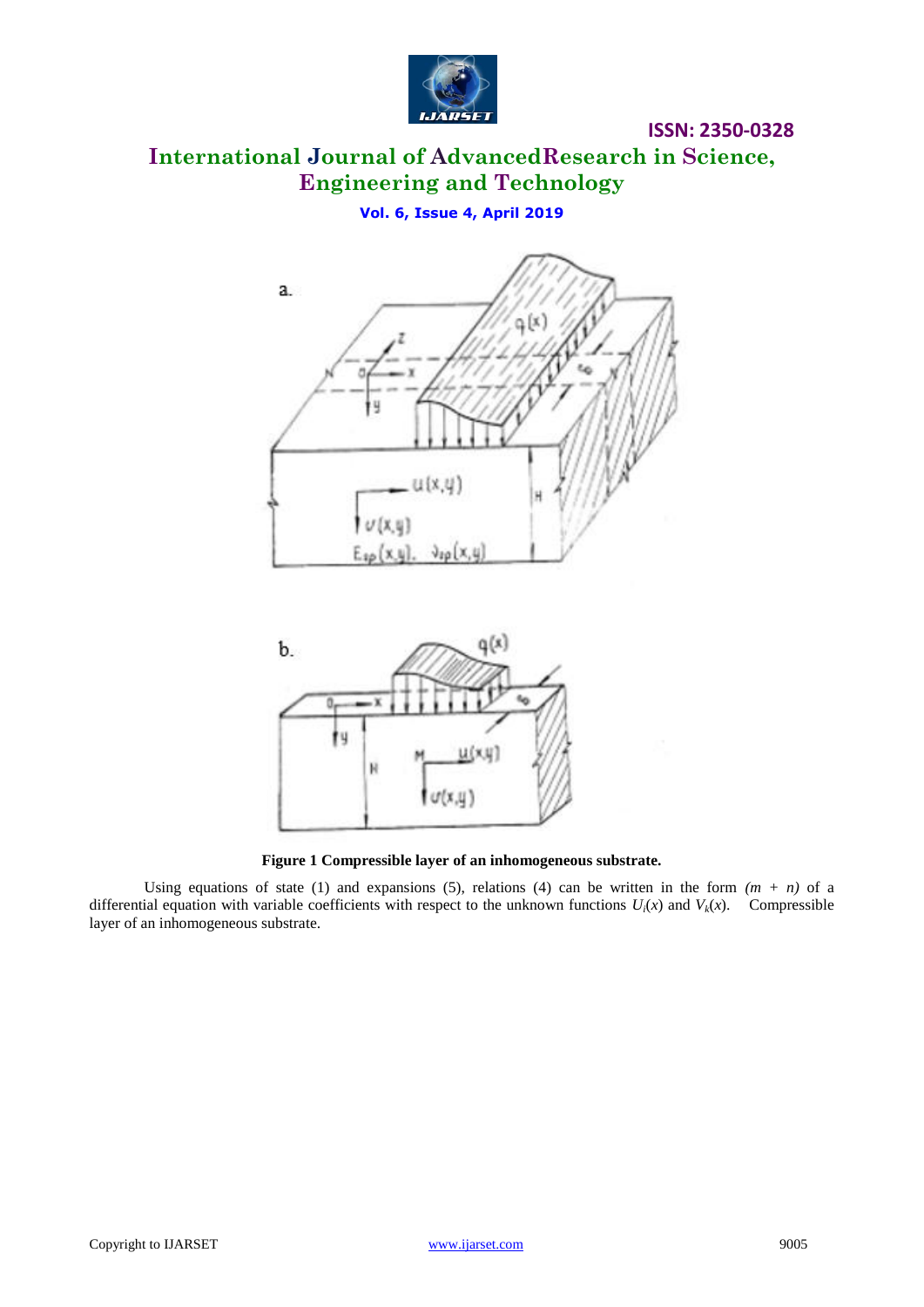

**International Journal of AdvancedResearch in Science, Engineering and Technology**

**Vol. 6, Issue 4, April 2019**

$$
\mathbf{Vol. 6, Issue 4, April 2019}
$$
\n
$$
\sum_{j=1}^{m} a_{ij} U_i^H + \sum_{j=1}^{m} d_{ji} U_i^I - \frac{1 - v_0}{2} \sum_{i=1}^{m} b_{ij} U_i +
$$
\n
$$
+ \sum_{k=1}^{n} \left( v_0 t_{j,k} - \frac{1 - v_0}{2} C_k^I \right) V_k^I + v_0 \sum_{k=1}^{n} \Theta_{jk} V_k + \frac{1 - v_0^2}{E_0(t)} P_j = 0
$$
\n
$$
(j = 1, 2, ..., m)
$$
\n
$$
- \sum_{j=1}^{m} \left( v_0 t_{hj} - \frac{1 - v_0}{2} C_{hi} \right) U_i^I + \frac{1 - v_0}{2} \left( \sum_{k=1}^{n} e_{hi} U_i + \sum_{k=1}^{n} \eta_{hk} V_k^I + \sum_{k=1}^{m} \Theta_{nk} V_h^I \right) -
$$
\n
$$
- \sum_{k=1}^{n} S_{hk} V_k + \frac{1 - v_0^2}{E_0} q_h = 0
$$
\n
$$
(h = 1, 2, ..., n)
$$
\n(10.10)

The coefficients of equation (6) is determined from the following relationships:

$$
a_{ji} = a_{ij} = \int M\varphi_i \varphi_i dF, \qquad d_{ji} = \int M_x^I \varphi_i \varphi_i dF,
$$
  
\n
$$
b_{ji} = b_{ij} = \int \Phi \varphi_i^I \varphi_i dF, \qquad t_{ji} = \int M N \psi_k \varphi_i dF,
$$
  
\n
$$
C_{jk} = \int \Phi \psi_k \varphi_j^I dF, \qquad \theta_{jk} = \int M_x^I N \varphi_j \psi_k^I dF,
$$
  
\n
$$
\theta_{jk}^I = \int M N_x^I \varphi_j \psi_k^I dF, \qquad dF = \delta dy,
$$
  
\n
$$
t_{hi} = \int M N \psi_h^I \varphi_i dF, \qquad C_{hi} = \int \Phi \psi_h \varphi_i^I dF,
$$
  
\n
$$
e_{hi} = \int \Phi_x^I \psi_h \varphi_k^I dF, \qquad \eta_{hk} = \eta_{kh} = \int \Phi \psi_h \psi_k dF,
$$
  
\n
$$
\theta_{hk} = \int \Phi_x^I \psi_h \psi_k dF, \qquad S_{hk} = S_{kh} = \int M \psi_h^I \psi_k^I dF.
$$
  
\n
$$
M(x, y) = \frac{E(x, y)}{E_0} \frac{1 - v_0^2}{1 - v^2(x, y)},
$$
  
\n
$$
E_0 = \frac{E_{2p}}{1 - v_{2p}}, \quad v_0 = \frac{v_{2p}}{1 - v_{2p}}, \quad N = \frac{v(x, y)}{v_0}.
$$
  
\n(8)

In formulas (7), the integrals propagate to the entire thickness *H* of the base and depend on the form of the function  $\varphi_i(x, y)$ ,  $\psi_k(x, y)$ ,  $M(x, y)$ ,  $N(x, y)$ ,  $\Phi(x, y)$ , and their derivatives.

Free terms  $P_i(x, y)$  and  $q_h(x, y)$  of the equations (6) are given horizontal work  $P_h(x, y)$  and vertical  $q(x, y)$  to move the loads respectively  $\varphi_i(y)$  and  $\psi_h(y)$  and computed generally by the formulas: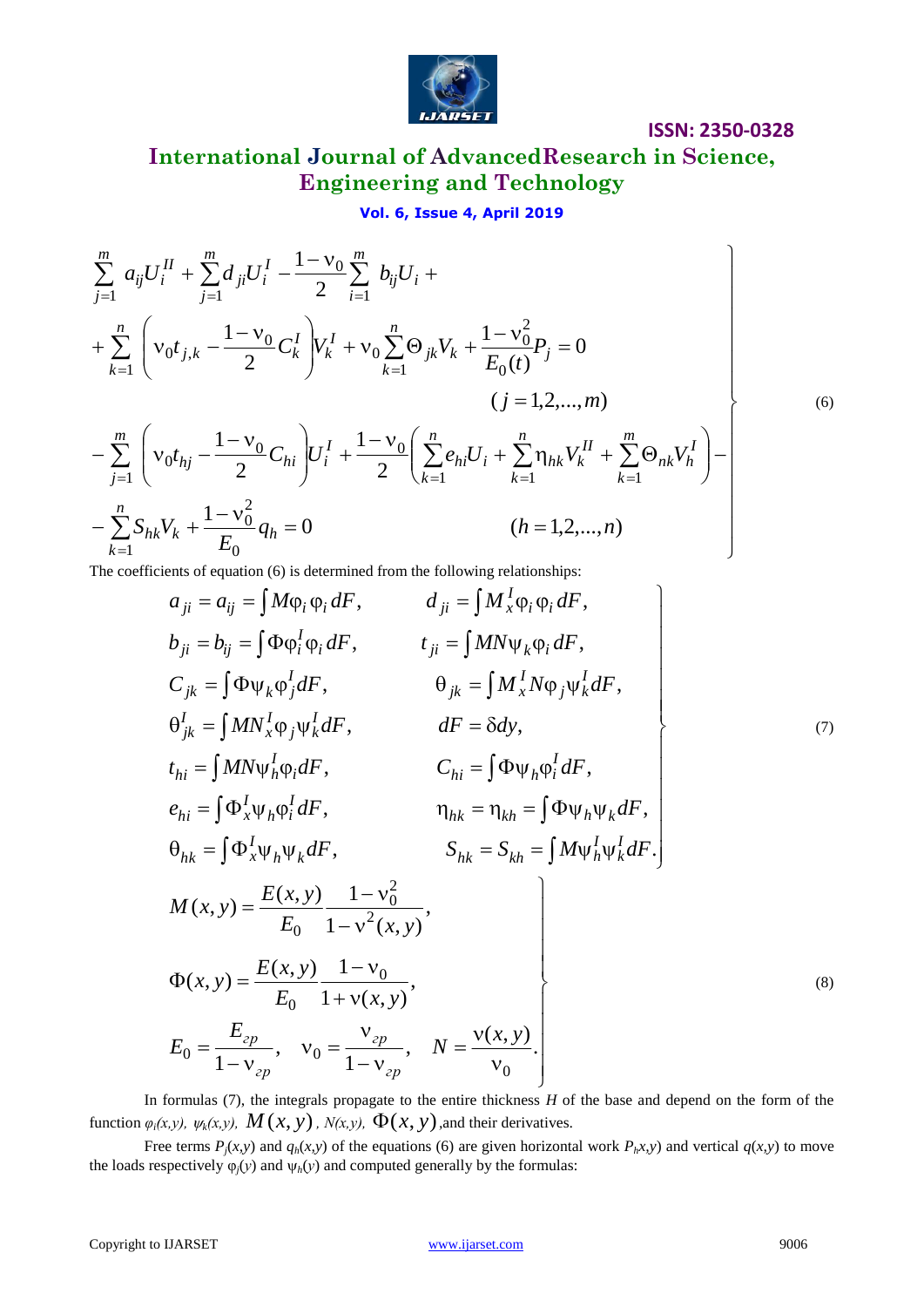

## **International Journal of AdvancedResearch in Science, Engineering and Technology**

**Vol. 6, Issue 4, April 2019**

$$
P_j(x, y) = P(x, 0)\varphi(0) + \int P(x, y)\varphi_i(y)dy = 0,
$$
  
\n
$$
q_h(x, y) = q(x, 0)\psi_h(0) + \int q(x, y)\psi_h(y)dy = 0
$$
\n(9)

where  $P(x,0)$  and  $q(x,0)$  are respectively the shear and the normal surface force, the positive direction of which coincide with the positive directions of the coordinate axes;

 $\varphi_i(0)$  and  $\psi_b(0)$  are the values of the functions  $\varphi_i(y)$  and  $\psi_b(0)$  on the surface (y = 0) of the non-homogeneous base;  $P(x, y)$  и  $q(x, y)$  are mass forces.

If we assume that the heterogeneous base operates only on loads applied to its surface, then the arrays by forces distributed along the thickness of the base should be neglected. In this case, relations (9) take the form:

$$
P_j(x) = P(x)\varphi_j(0)
$$
  
 
$$
q_h(x) = q(x)\psi_h(0)
$$
 (10)

Integration of systems of differential equations with variable coefficients (6) determines the unknown functions  $U_i(x)$  and  $V_k(x)$ .

The number of arbitrary unknown integrations is in full correspondence with the number of independent geometric conditions that can be specified for the extreme sections of the base. The boundary conditions  $x = 0$  and  $x =l$ can be specified in the effort or in the displacements. Proceeding from the concept of the virtual work of the normal and shear forces  $\sigma_x \delta$  and  $\tau_{xy} \delta$  of the plate cross-section on each of their  $m + n$  possible displacements of the points of this section (Fig. 1, b), we obtain for generalized quasistatic magnitudes of the formula:

$$
T_j(x) = \int \sigma_x \varphi_j dF, \qquad (j = \overline{1, n})
$$
  

$$
S_h(x) = \int \tau_{yx} \psi_h dF, \qquad (h = \overline{1, n})
$$
 (11)

where  $dF = \delta dy$ ;  $T_i(x)$  and  $S_h(x)$  are generalized longitudinal and transverse forces of the base in the cross section  $x = const.$ 

In formulas (11), the integrals propagate to the entire thickness of the base. Substituting  $(1)$  into  $(11)$ , we obtain:

$$
T_j(x) = \int \sigma_x \varphi_j dF = \frac{E_0}{1 - v_0^2} \left[ \sum_{i=1}^m \left( a_{ji} U_i^I + \frac{1}{2} d_{ji} U_i \right) + v_0 \sum_{k=1}^n t_{jk} V_k \right],
$$
  
\n
$$
(j = 1, 2, ..., m)
$$
  
\n
$$
S_j(x) = \int \tau_{yx} \psi_h dF = \frac{E_0}{1 - v_0^2} \left[ \sum_{i=1}^m C_{hi} U_i + \sum_{k=1}^n r_{hk} V_h^I \right],
$$
  
\n
$$
(h = 1, 2, ..., m).
$$
  
\n(12)

Relations (12) make it possible to establish generalized boundary conditions on the transverse edges of the base  $(x = 0 \text{ and } x = l) 2 (m + n)$ .

Thus, a given system of linear normal  $P^0(x_0, y)$  and shearing forces  $q^0(x_0, y)$  acts on any edge  $x = x_0$  of the base. Considering the equilibrium conditions of the strip  $dx$ , isolated from the plate in the form of which the base is represented, on the basis of the principle of possible displacements we have (Fig. 1, b):

$$
\int_{a}^{b} \left( \sigma_x^0 \delta - P^0 \varphi_i \right) dy = 0,
$$
\n
$$
\int_{a}^{b} \left( \tau_{yx}^0 \delta - q^0 \psi_h \right) dy = 0.
$$
\n(13)

Comparing (11) with (13), we have: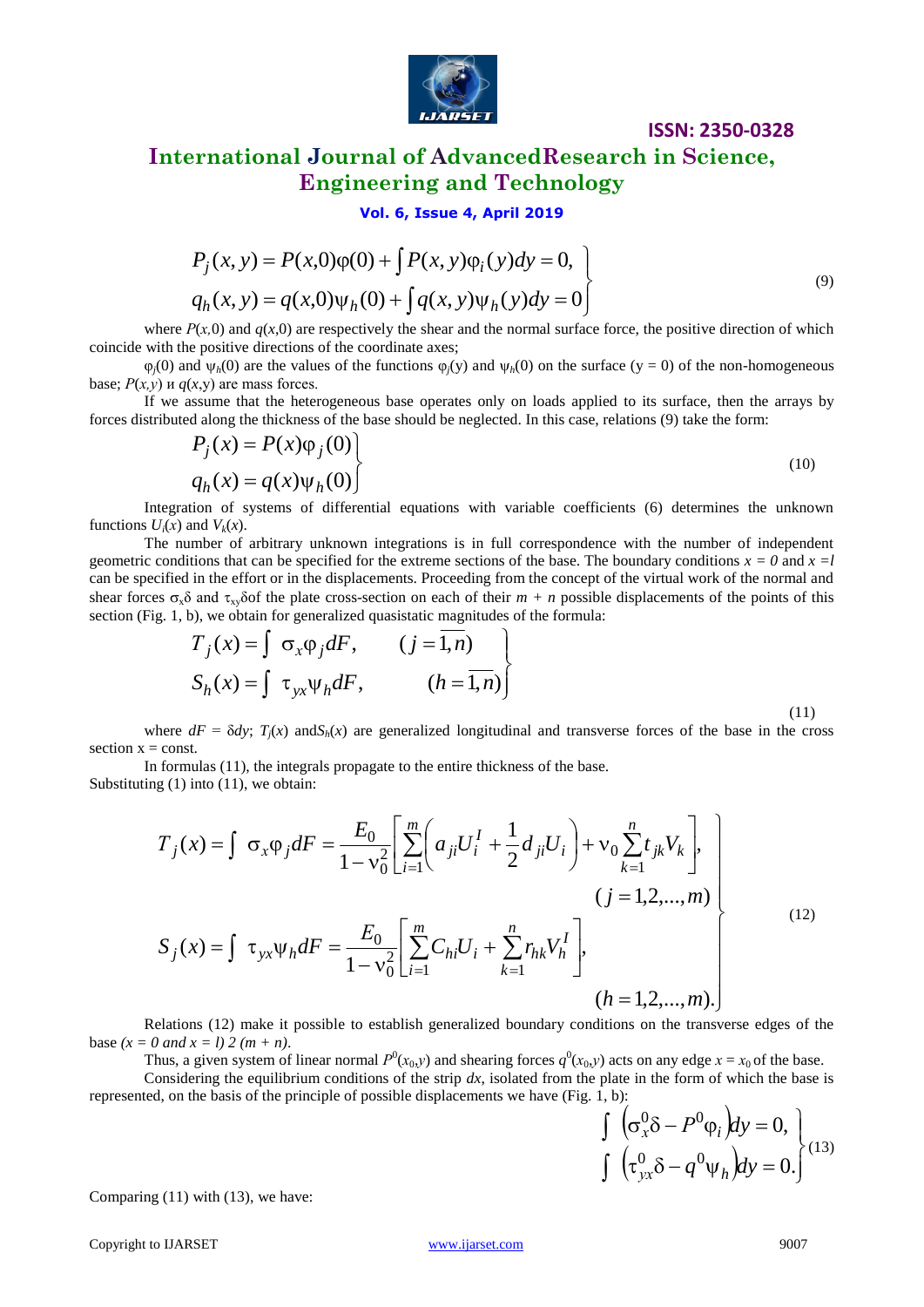

# **ISSN: 2350-0328 International Journal of AdvancedResearch in Science,**

# **Engineering and Technology**

## **Vol. 6, Issue 4, April 2019**

 $\int$  $\overline{\phantom{a}}$  $\left\{ \right\}$  $\vert$  $= \int P^{0} \varphi$  $=\int q^{0}\psi$  $\int$  $\int$  $(x_0) = \int P^0 \varphi_i dy$ .  $(x_0) = \int q^0 \psi_h dy$ , 0 0 0 0 0 0  $T^{0}(x_{0}) = [P^{0} \varphi_{i} dy]$  $S_h^0(x_0) = \int q^0 \psi_h dy$ *j*  $h(x_0) = \int q \psi_h$ (14)

The general integral of systems of differential equations with variable coefficients (6) and boundary conditions (12) and (14) allow one to determine the deformations and the stressed state of an inhomogeneous base of finite thickness H at any boundary conditions specified in the forces in displacements or partly in forces and partly in displacements.

It should be noted that a system of differential equations with variable coefficients (6) describes a generalized base model constructed on the basis of a general variation method.

Indeed, choosing different expressions for  $\varphi_j(y)$ ,  $\psi_k(y)$ ,  $M(x, y)$ ,  $N(x, y)$ ,  $\Phi(x, y)$  depending on the coordinates *(x, y)* and corresponding to the physical content of the problem, we have the opportunity to obtain a number of base models of approximate ones from the point of elasticity theory point of view of practical applications. 1 . If we assume that  $v(x, y) = v_0$  = const, then

$$
M(x, y) = \frac{E(x, y)}{E_0}, \qquad N(x, y) = 1, \qquad \Phi(x, y) = \frac{E(x, y)}{E_0}
$$
(15)

we obtain a generalized model of an elastic inhomogeneous base, the Poisson's ratio, which is constant, and the modulus of deformation by a continuous function of the base coordinate points [4]. 2 .If we assume:

 $E(x,y) = E_0 = \text{const}, v(x,y) = v_0 = \text{const}, \text{ to}$ 

$$
(16)
$$

we obtain a generalized model of an elastic homogeneous base [1].

An increase in the number of terms in the series (5) improves the model of the inhomogeneous base described by the differential equations (6), and. improves the accuracy of calculation. But improving the model and improving the accuracy of calculation in this way is undesirable, for two reasons.

First, an excessive increase in the number of members in the series (5) leads to complex computational procedures that allow for certain inaccuracies; secondly, it is impractical in engineering applications. Therefore, in order to improve the model and improve the accuracy of the calculation, another approach seems to be effective, namely, a more successful choice of functions that characterizes the heterogeneous soil properties-bases and functions that characterize the transverse distributions of the base displacements [2, 4].

If these functions are the result of experimental or valid theoretical studies, then limiting ourselves to the minimum number of terms in the expansions (5), one can obtain the stress-strain state of an inhomogeneous base sufficiently close to the true one.

As an example, in Figure 2 and 3, a dimensionless diagram of the sediment  $V$  of the surface of an inhomogeneous base is constructed

in depth 
$$
f(y) = \frac{H + y}{H}
$$
 and (17)

along strike 
$$
f(x) = e^{\lambda x}
$$
 (18)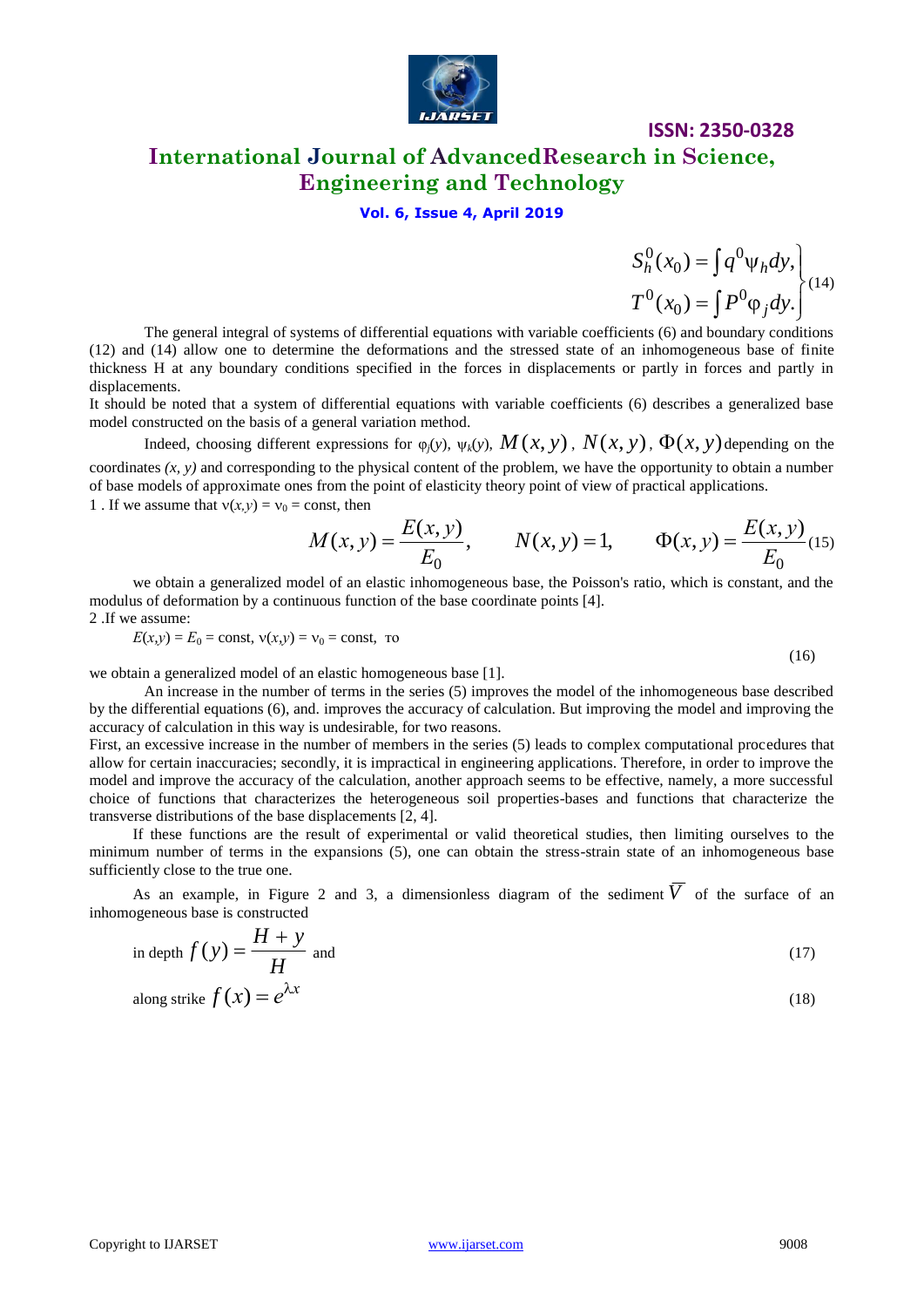

# **International Journal of AdvancedResearch in Science, Engineering and Technology**

**Vol. 6, Issue 4, April 2019**



 $\Omega$  $0,2$  $0,4$  $0.6$  $0.8$  $1,4$ 

**Figure 2 Dimensionless plots of the sediments of a surface of a uniform (1) non-uniform in thickness (2) base with a finite thickness from the concentrated force.**



#### **III.DISCUSSION**

Comparing the sediments of the surface of a homogeneous and inhomogeneous base (Figure 2), we come to the conclusion that if the function characterizing inhomogeneous properties of the soil along the thickness obeys the law (17), then the sediment of the surface of the inhomogeneous base in comparison with the homogeneous base decreases by 22.5%. It can also be noted that the attenuation of the sediment from the load along the coordinate axis *Ox* in an inhomogeneous substrate, occurs relatively faster than in the homogeneous one.

### **IV.CONCLUSION**

Allowance for inhomogeneous properties along the base (18) leads to an asymmetric deposit of the base from the concentrated load applied on its surface.

### **AUTHOR'S BIOGRAPHY**



#### **MardonovBotirMardonovich**

Professor, Doctor of Physical Mathematical Sciences. Faculty of software engineering, Tashkent University Information and Technologies, Tashkent, Uzbekistan. Year of birth 1942. He graduated from the Moscow State University named after M. Lomonosov with a specialty "Mechanics and Mathematics". Academician of the Academy of Natural Sciences and National Academy of Kazakhstan. Honored Worker of Science of Uzbekistan. His scientific interests: continuum mechanics, aerodynamics, mathematical modelling of technological processes. The author of more than 200 scientific articles, 20 monographs, textbooks and teaching aids.